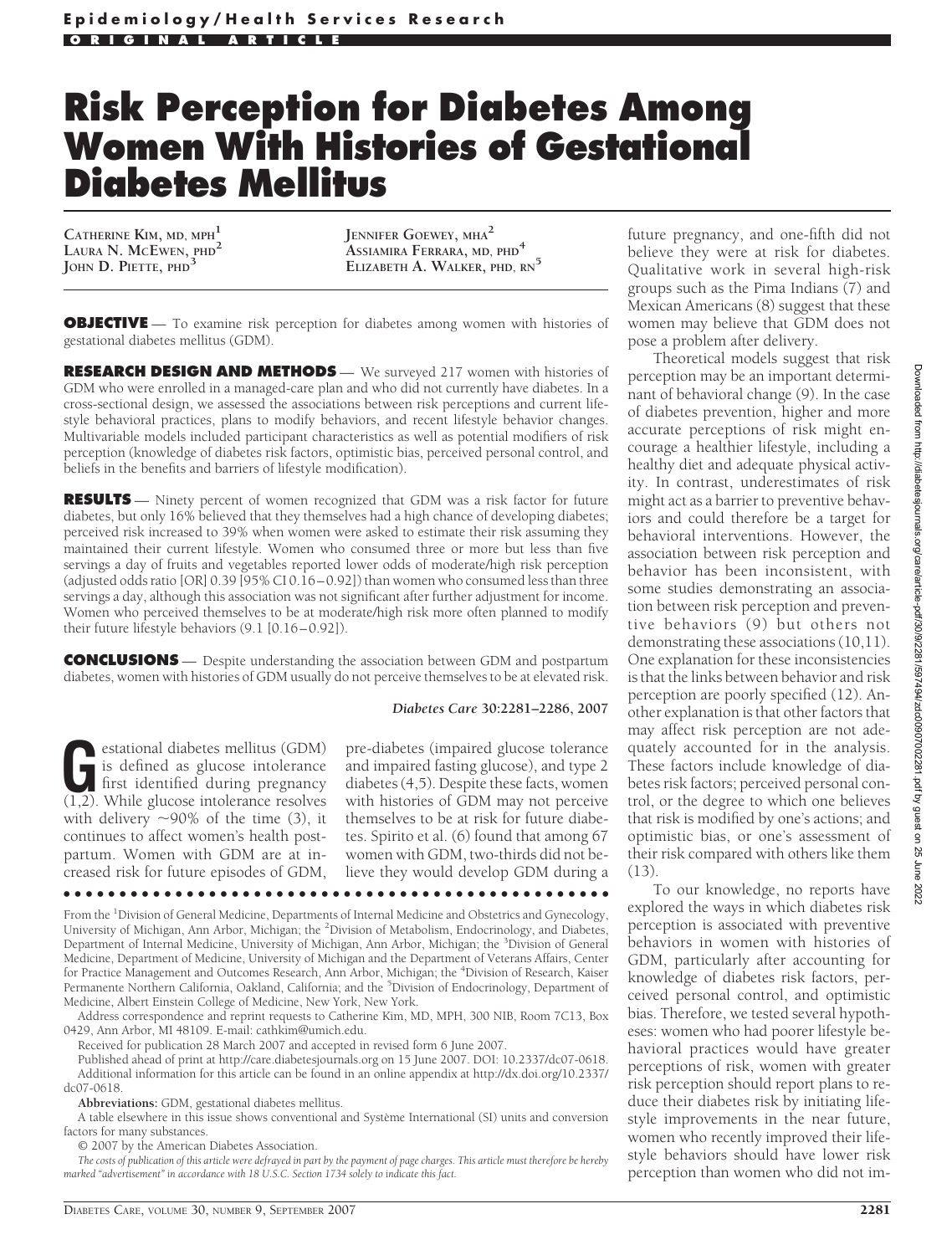#### *Risk perception for diabetes in GDM*

prove such behaviors, and such associations would persist after adjustment for other factors that might affect risk (12).

## **RESEARCH DESIGN AND**

**METHODS** — Study participants were women enrolled in an academic managed-care plan and identified as having had a GDM pregnancy within the past 5 years through a GDM delivery code (ICD-9 code 648.8) or outpatient diagnostic codes 648.83 (undelivered) or 648.84 (delivered) and with at least one outpatient or hospitalization health care utilization for any reason (GDM specific or otherwise) during the year before the survey. We conducted computer-assisted telephone interviews, and women were given the option of filling out a written survey if they chose. Women were excluded if they denied having had GDM, if they were currently pregnant with the index pregnancy, if they were unable to give informed consent, or if they had developed diabetes since their GDM delivery, for a final sample size of 217. Surveys were completed by 98% of eligible respondents who could be contacted; however, potentially eligible patients could not be reached. If patients who were unreachable had the same rate of eligibility as those successfully contacted, the survey response rate would have been 65% (14).

#### Risk perception and lifestyle modification

We assessed risk perception for developing diabetes using the item: "What do you think your risk or chance is for getting diabetes over the next 10 years?" Women could report "almost no chance," "a slight chance," "a moderate chance," or "a high chance." To account for the possibility that women who planned to make lifestyle modification changes would paradoxically have lower perceptions of risk for future diabetes (12), we also asked, "If you don't change your lifestyle behaviors, such as diet or exercise, what is your risk or chance of getting diabetes over the next 10 years?" We also inquired about changes in diabetes-related lifestyle behaviors with the question, "Have you recently made changes in any lifestyle behaviors that you believe will lower your chance of getting diabetes?" Finally, we asked about plans to modify lifestyle in the near future with the question, "Are you planning to make changes in any lifestyle behaviors in the near future that you

believe will lower your chances of getting diabetes?"

#### Modifiers of risk perception

Measurement of optimistic bias, personal control, knowledge of diabetes risk factors, and beliefs in the benefits and barriers to lifestyle modification were adapted from the Risk Perception Survey for Developing Diabetes, a risk perception instrument used in the Diabetes Prevention Program (15) and also administered to physicians (16). The psychometric properties and scoring of these scales have been previously described (15,16). The Personal Control and Optimistic Bias subscales were graded on a scale of 1–4 and averaged so that greater scores reflected greater personal control and greater optimistic bias for not developing diabetes (15,16). Knowledge of diabetes risk factors questions were ascertained after risk factors relating to race/ethnicity, age, physical activity and diet, and family history. This subscale had a score ranging from 1 to 11, with higher scores reflecting greater knowledge of risk factors. Women's perception of the benefits of and barriers to preventive behaviors was measured using three items from the Risk Perception Survey for Developing Diabetes. These questions ask women to report their beliefs regarding the effort required to engage in a diet and exercise program, the benefits of a diet and exercise program, and specific beliefs about prevention of diabetes with exercise and diet. The responses to these items were averaged so that higher scores indicate greater belief in the benefits of preventive activity and lower scores indicate greater barriers. Since these scales were originally developed in populations without GDM, and because they were also slightly modified from their original format, we recalculated Cronbach's  $\alpha$  coefficients for each scale. The Personal Control subscale (Cronbach's  $\alpha = 0.72$  in our sample) and Knowledge of Diabetes Risk Factors subscale (Cronbach's  $\alpha = 0.70$  in our sample) were not modified. We modified the Optimistic Bias subscale (Cronbach's  $\alpha =$ 0.65 in our sample) to reflect the fact that all of our survey respondents were women. The beliefs in the benefits and behaviors questions were not originally designed to be measurements of the same construct but rather as a summary measure for the benefits of and barriers to action, so reliability was calculated neither in the original instrument nor in our sample.

## Physical activity and diet

Self-reported leisure-time physical activity was assessed using a single item adapted from the MONICA (Multinational Monitoring of Trends and Determinants in Cardiovascular Disease) physical activity instrument (17) and validated in Project DIRECT (Diabetes Intervention Reaching and Educating Communities Together) (18). Women were asked which of the following four activity levels best described their present leisure-time activity: none, only light physical activity in most weeks, vigorous activity for at least 20 min once or twice per week, and vigorous activity for at least 20 min three or more times per week. Daily consumption of fruits and vegetables was calculated from questions measuring intake of fresh, canned, frozen, or dried preparations. For this report, based on the distributions of responses, women were grouped into the following categories: consumption of less than three servings of fruits or vegetables per day, consumption of three to less than five servings of fruits or vegetables per day, and consumption of at least five servings of fruits or vegetables per day.

## Statistical analysis

In the first stage of our analysis, we examined whether women who engaged in "riskier" behaviors had higher perceived risk by examining the association between current physical activity and diet (independent variable) and risk perception (dependent variable). For the purposes of this analysis, "no chance" and "slight chance" were categorized as "low" risk perception, and "moderate chance" and "high chance" were categorized as "high" risk perception. Using multivariate logistic regression models, we adjusted for participant characteristics associated with the primary dependent and independent variables, as well as personal control, optimistic bias, knowledge of diabetes risk factors, and beliefs in the benefits of and barriers to lifestyle modification. Candidate participant characteristics included demographic variables (age, race, education, and income), cardiovascular risk factors (family history of diabetes and current diabetes, history of dyslipidemia, history of hypertension outside of pregnancy, or cigarette smoking), current BMI, and pregnancy characteristics (breast-feeding, insulin use during pregnancy, and type of prenatal care provider) (Table 1). None of the covariates were highly correlated with each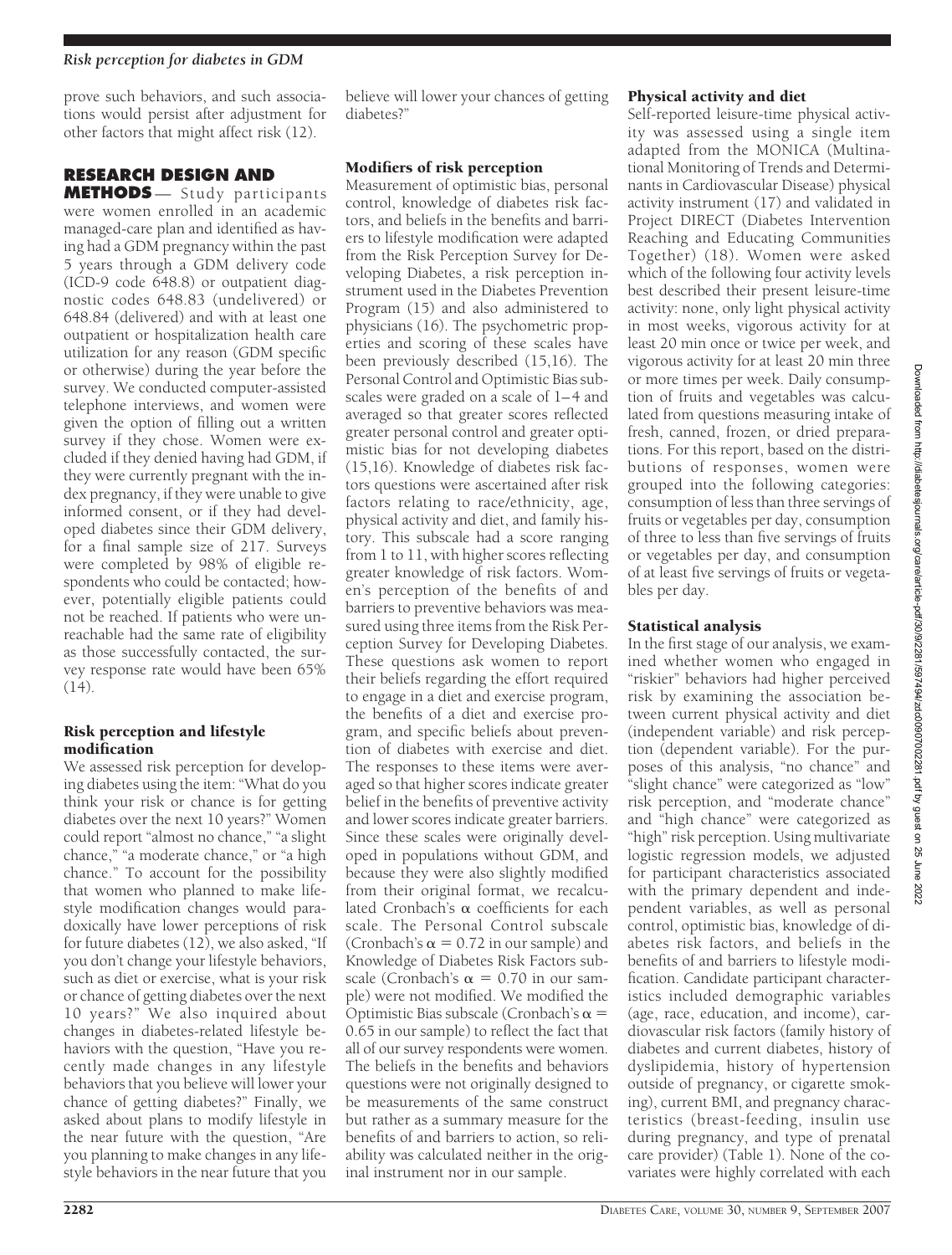# **Table 1—***Distribution of perception of risk or chance for future diabetes and association with participant characteristics*

|                                                                | Total           | Almost no<br>chance | Slight<br>chance | Moderate<br>chance | High chance     |
|----------------------------------------------------------------|-----------------|---------------------|------------------|--------------------|-----------------|
| n                                                              | 217             | 16                  | 76               | 88                 | 35              |
| Age (years)                                                    | $35.7 \pm 5.4$  | $34.5 \pm 5.7$      | $36.4 \pm 5.5$   | $35.7 \pm 5.1$     | $34.9 \pm 5.6$  |
| Race                                                           |                 |                     |                  |                    |                 |
| Non-Hispanic white                                             | 71              | 69                  | 68               | 71                 | 74              |
| Asian/Pacific Islander                                         | 13              | 13                  | 16               | 15                 | 3               |
| African American                                               | $\overline{7}$  | 6                   | $\overline{4}$   | 8                  | $\mathcal{Q}$   |
| Other                                                          | 10              | 13                  | 12               | 6                  | 15              |
| Education                                                      |                 |                     |                  |                    |                 |
| Less than high school or high school                           | $\overline{7}$  | 25                  | 3                | 8                  | 9               |
| Some college                                                   | 29              | 19                  | 25               | 26                 | 44              |
| College graduate or more                                       | 64              | 56                  | 72               | 66                 | 47              |
| Annual household income                                        |                 |                     |                  |                    |                 |
| $<$ \$15,000 per year                                          | $\overline{4}$  | $\mathcal{O}$       | 5                | 5                  | $\mathcal{O}$   |
| $$15,000$ to $$\$40,000$                                       | 12              | 21                  | $\overline{7}$   | 12                 | 21              |
| \$40,000 to <\$75,0000                                         | 32              | 36                  | 23               | 35                 | 39              |
| $\geq$ \$75,000                                                | 52              | 43                  | 64               | 48                 | 39              |
| Family history of diabetes*                                    | 52              | 31                  | 43               | 66                 | 50              |
| History of dyslipidemia                                        | 23              | 6                   | 25               | 24                 | 23              |
| History of hypertension outside of pregnancy                   | 9               | $\mathcal{O}$       | 9                | 13                 | 6               |
| Current cigarette smoking                                      | 11              | 6                   | $\overline{7}$   | 15                 | 14              |
| Duration of breast-feeding without formula                     |                 |                     |                  |                    |                 |
| 0 to $<$ 3 months                                              | 53              | 44                  | 46               | 63                 | 47              |
| 3 months to $<$ 1 year                                         | 33              | 25                  | 45               | 23                 | 35              |
| $\geq$ 1 year                                                  | 14              | 31                  | $\mathbf Q$      | 14                 | 18              |
| Current BMI $(kg/m2)$                                          | $30.1 \pm 7.7$  | $24.7 \pm 3.8$      | $27.3 \pm 6.5$   | $32.4 \pm 8.1$     | $32.6 \pm 7.2$  |
| Time since delivery (months)                                   | $27.0 \pm 17.8$ | $37.4 \pm 19.2$     | $28.1 \pm 19.6$  | $26.2 \pm 16.4$    | $22.5 \pm 15.4$ |
| Prenatal provider type†                                        |                 |                     |                  |                    |                 |
| Obstetrician/gynecologist                                      | 90              | 88                  | 89               | 93                 | 86              |
| Family practitioner                                            | 14              | 31                  | 20               | 9                  | 9               |
| Endocrinologist                                                | 42              | 25                  | 43               | 41                 | 51              |
| Midwife                                                        | 6               | $\mathcal{O}$       | 11               | $\overline{2}$     | 9               |
| Dietician                                                      | 60              | 56                  | 55               | 60                 | 71              |
| Other                                                          | 5               | $\mathcal{O}$       | 7                | 3                  | 9               |
| Insulin use during pregnancy                                   | 42              | 19                  | 38               | 44                 | 57              |
| Personal control (possible range 1-4)                          | $3.24 \pm 0.49$ | $3.42 \pm 0.55$     | $3.31 \pm 0.46$  | $3.20 \pm 0.43$    | $3.13 \pm 0.61$ |
| Optimistic bias (possible range 1-4)                           | $2.12 \pm 0.50$ | $2.66 \pm 0.68$     | $2.24 \pm 0.43$  | $1.99 \pm 0.41$    | $1.91 \pm 0.54$ |
| Knowledge of diabetes risk factors (possible<br>range $1-11$ ) | $6.9 \pm 1.8$   | $6.6 \pm 2.2$       | $6.9 \pm 1.6$    | $7.0 \pm 1.6$      | $7.0 \pm 1.6$   |
| Benefits/barriers (possible range 1-4)                         | $3.43 \pm 0.46$ | $3.63 \pm 0.57$     | $3.46 \pm 0.46$  | $3.39 \pm 0.40$    | $3.40 \pm 0.52$ |

Downloaded from http://diabetesjournals.org/care/article-pdf/30/9/2281/597494/zdc00907002281.pdf by guest on 25 June 202: Downloaded from http://diabetesjournals.org/care/article-pdf/30/9/2281/597494/zdc00907002281.pdf by guest on 25 June 2022

Data are means  $\pm$  SD or percent. Column headings indicate responses to the question, "What do you think your risk or chance is of getting diabetes over the next 10 years?" Bold type indicates associations at  $P \le 0.05$ . \*First-degree relative with diabetes. †Women could see multiple provider types during pregnancy, so percentages do not sum to 100.

other, and so none were excluded for this reason. Since women could have multiple provider types during pregnancy, prenatal provider contact was characterized as six indicator variables: contact with an obstetrician/gynecologist (yes/no), family practitioner (yes/no), endocrinologist (yes/no), midwife (yes/no), dietitian (yes/ no), and other provider type (yes/no). In a similar set of models, we substituted the "modified" risk perception question with similar dichotomization (moderate/high risk versus no risk/slight risk) as the dependent variable.

In the next stage of the analysis, we examined whether current perception of elevated risk led to plans to improve behavior in the future. Specifically, we examined the association between risk perception (independent variable) and plans to modify lifestyle in the near future (dependent variable). For these analyses, multivariate logistic regression models were constructed in a manner similar to that outlined above.

In the final stage of the analysis, we examined whether recent improvements in behavior led to lower perceived risk by examining the association between report of recent lifestyle improvements to reduce diabetes risk (independent variable) and risk perception for diabetes (dependent variable). Multivariate logistic regression models were constructed in a manner similar to that outlined above; risk perception was again examined as a dichotomous variable.

In sensitivity analyses, we examined alternate measures of physical activity aside from leisure-time physical activity. These measures included self-reported hours per week spent walking and walk-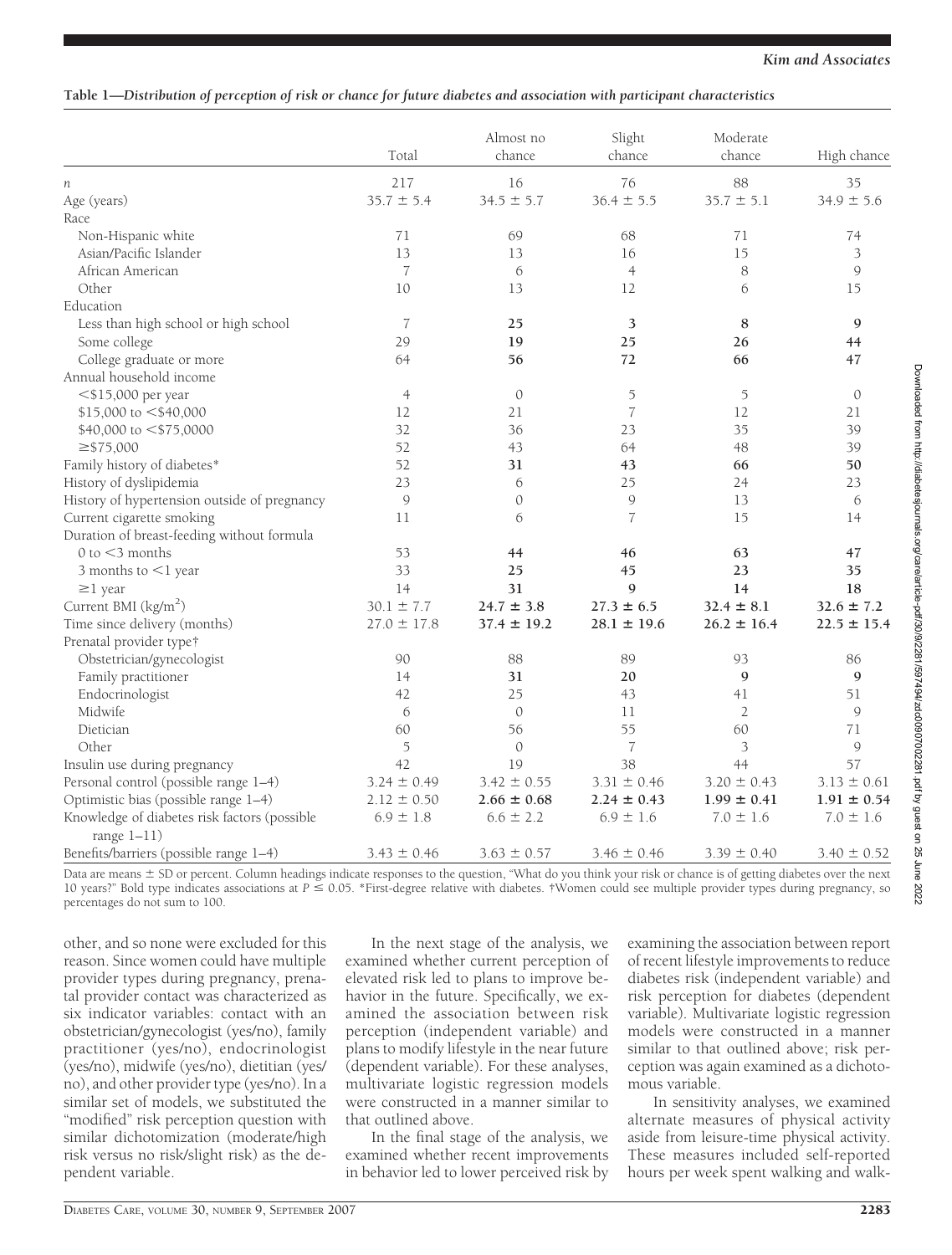| Table 2—Association between lifestyle behaviors and moderate/high risk perception (dependent variable) |  |  |  |
|--------------------------------------------------------------------------------------------------------|--|--|--|
|                                                                                                        |  |  |  |

|                                                                    |                                              | Unadjusted odds<br>ratio $(95\% \text{ CI})$ |                                            | Adjusted odds<br>ratio (95% CI) |
|--------------------------------------------------------------------|----------------------------------------------|----------------------------------------------|--------------------------------------------|---------------------------------|
|                                                                    | Unadjusted odds<br>ratio $(95\% \text{ CI})$ | Modified risk<br>perception*                 | Adjusted odds<br>ratio $(95\% \text{ CI})$ | Modified risk<br>perception*    |
| Leisure-time vigorous activity (reference = no activity) $\dagger$ |                                              |                                              |                                            |                                 |
| Only light physical activity                                       | $0.64(0.16-2.65)$                            | $1.43(0.27 - 7.56)$                          | $0.42(0.05-3.33)$                          | $2.61(0.41-16.5)$               |
| Vigorous activity for 20 min, one to two times per week            | $0.67(0.15-2.92)$                            | $1.00(0.18 - 5.59)$                          | $0.84(0.10 - 7.01)$                        | $2.04(0.30-13.9)$               |
| Vigorous activity for 20 min, three times per week                 | $0.42(0.10 - 1.75)$                          | $0.61(0.12 - 3.20)$                          | $0.33(0.04 - 2.66)$                        | $1.08(0.17 - 6.80)$             |
| Consumption of fruits and vegetables (reference = less             |                                              |                                              |                                            |                                 |
| than three servings per day)#                                      |                                              |                                              |                                            |                                 |
| Three to less than five servings per day                           | $0.54(0.27-1.05)$                            | $0.50(0.22 - 1.17)$                          | $0.39(0.16 - 0.92)$                        | $0.35(0.19-0.95)$               |
| Five or more servings per day                                      | $0.57(0.30-1.08)$                            | $0.37(0.17-0.83)$                            | $0.93(0.38 - 2.29)$                        | $0.43(0.16 - 1.14)$             |

An OR ratio >1 indicates that the measure of lifestyle is associated with moderate to high perception of risk. Bolded type indicates associations at *P* < 0.05. \*"If you don't change your lifestyle behaviors, such as diet or exercise, what is your risk or chance of getting diabetes over the next 10 years?" †Adjusted for education, race, smoking, family history of diabetes, duration of breast-feeding, current BMI, months since delivery, prenatal care by a family practitioner, optimistic bias score, diabetes knowledge score, personal control score, and benefits and barriers score. ‡Adjusted for age, education, history of hypertension, smoking, history of dyslipidemia, optimistic bias score, diabetes knowledge score, personal control score, and benefits and barriers score.

ing intensity (19). The results of these analyses were similar and are not presented here. We also examined whether recent behavioral modification was associated with risk perception among the subset of women who engaged in healthy behaviors. Since income could theoretically affect food choices, we constructed alternate models where we also adjusted for income. Analyses were conducted with SAS version 9.0 software.

**RESULTS** — In general, study participants were white, relatively affluent, and well educated (Table 1, *column 1*). The mean age of the women was  $35.7 \pm 5.4$ years. Women were predominantly non-Hispanic white or Asian/Pacific Islanders. Only 17% self-identified as Hispanic, African American, or Native American. Fewer than 10% had less than some college education, and most reported  $\geq$ \$75,000 in annual income per year. While most women reported breastfeeding, less than half did so for  $>3$ months without formula supplementation. Most had received prenatal care from an obstetrician during pregnancy, with lower percentages also reporting care by an endocrinologist or dietitian. The mean Knowledge of Diabetes Risk Factors score was only 7 out of a possible 11, reflecting that 90% of our sample was aware of the roles of activity, diet, and decreased weight in preventing diabetes and of the increased risk for diabetes conferred by GDM. Fewer women were aware about the role of race, ethnicity, and age in diabetes risk.

Regarding risk perception, 7% of women believed that they had almost no

chance of developing diabetes in the future, 35% believed that they had a slight chance of developing diabetes, 41% believed they had a moderate chance of developing diabetes, and only 16% believed they had a high chance of developing diabetes. Of note, when women were asked about their risk perception if they did not improve their current lifestyle, the percent of women who believed they had a high chance of developing diabetes increased to 39%. Regarding current behaviors, performance of leisure-time physical activity and consumption of fruits and vegetables was suboptimal. Only 31% reported engaging in the recommended amount of vigorous activity (i.e., 20 min three times per week). Only 22% reported vigorous activity for 20 min one to two times per week, 43% reported light physical activity, and 5% reported no activity. Only 32% of women reported consuming the recommended five or more servings a day of fruits and vegetables, while 40% reported consuming less than three servings per day. Sixty-eight percent of women reported recently implementing risk-reducing behaviors, while 85% of women reported plans to implement riskreducing behavior in the future.

Women who had a moderate or high diabetes risk perception more often had a family history of diabetes and breastfed for a shorter period of time (Table 1). Women with moderate/high risk perception had less education and were also more often obese, less often had a family practitioner involved in their prenatal care, and were less optimistic or more realistic about developing diabetes than women with lower perceptions of risk.

While insulin use was not associated with risk perception in a general  $\chi^2$  test (*P* = 0.059), the test for trend was positive  $(P = 0.009)$ .

In unadjusted analyses, neither greater leisure-time activity nor fruit and vegetable consumption was significantly associated with moderate/high risk perception (Table 2,*column 1*). In unadjusted analyses, greater leisure-time activity was not associated with modified risk perception (i.e., risk perception if women did not modify their current lifestyle practices); however, greater fruit and vegetable consumption was associated with lower modified risk perception (Table 2, *column 2*). After adjustment for covariates, leisure-time activity was still not significantly associated with risk perception (Table 2, *column 3*), although greater fruit and vegetable consumption was associated with lower perception of risk (Table 2,*columns 3 and 4*). In sensitivity analyses, we found that adjustment for income slightly changed our estimates, rendering the association between fruit and vegetable consumption and risk perception nonsignificant (adjusted OR 0.45 [95% CI 0.18–1.09]), suggesting that income might be a partial confounder of the association between risk perception and dietary habits.

In unadjusted analyses, greater risk perception was associated with more frequent plans to modify future behavior. Of those who believed they had almost no chance of developing diabetes, 56% reported plans to modify their future behavior, compared with 78% of women who perceived slight risk, 93% of women who perceived moderate risk, and 94% of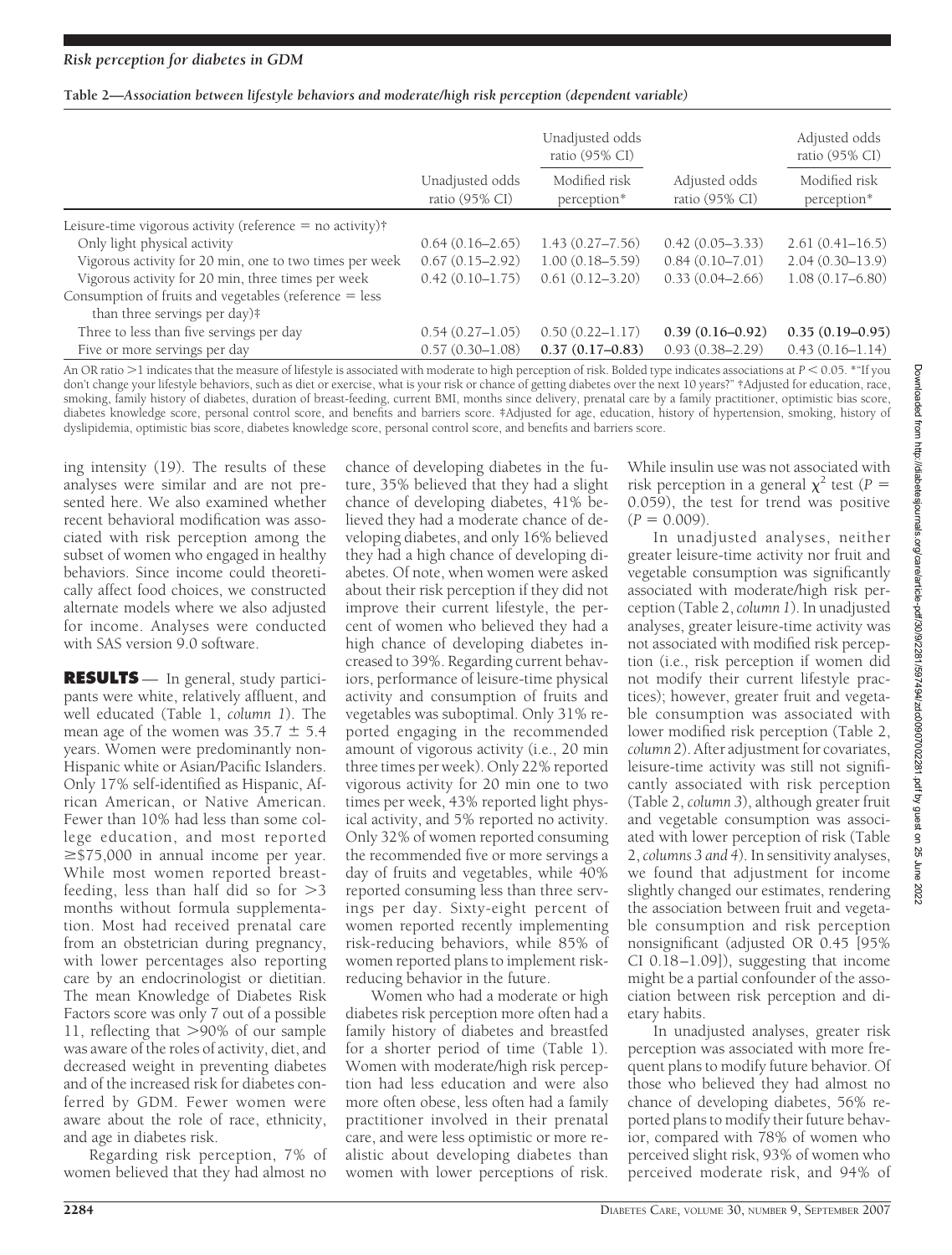women who perceived high risk for diabetes. This pattern persisted after adjustment for covariates used in testing for the accuracy hypothesis. After adjustment for covariates, women who perceived a slight risk reported plans to modify their behavior more frequently than women who reported almost no risk (OR 5.42 [95% CI 1.01–29.2]); women who perceived moderate/high risk were more likely to report plans to modify future behavior  $(9.1$   $[1.5-57.0]$ ).

Finally, in unadjusted analyses, recent improvement in behavior was not associated with lower risk perception. Of the women who reported recently modifying their behavior, 58% reported moderate/high risk perception, and of women who did not report recent modifications in their behavior, 54% reported moderate/high risk perception—which is a nonsignificant difference. In analyses that adjusted for covariates mentioned earlier, women who reported recent modifications in their behavior to reduce diabetes risk were more likely to report moderate/ high risk perception compared with women who had not recently modified their behavior (OR 1.02 [95% CI 0.49– 2.14]). In sensitivity analyses, we limited the sample to women who reported optimal levels of physical activity and fruit and vegetable consumption. In this sample, of women who recently modified their behavior, 41% reported high risk perception compared with 25% of those who had not recently modified their behavior, contrary to the hypothesis. Results were not significantly different with adjustment (not shown).

**CONCLUSIONS** - The traditional paradigm for the GDM pregnancy focuses on perinatal outcomes. Yet GDM may also serve as an indicator of future maternal glucose intolerance and a "teachable moment" during which women may be alerted to their increased risk. In turn, this increased risk perception could potentially encourage the adoption of preventive behaviors. In this report, >90% of women with histories of GDM recognized that GDM was a risk factor for future diabetes, but less than one-fifth of women believed they themselves were at high risk for diabetes because they intended to improve their behavior in the near future. Even when assuming their lifestyle would not change, only a little more than onethird of women believed themselves to be at high risk. In accord with theoretical models of risk perception, we found that

women who had greater perceptions of risk more often intended to improve their behavior in the future. Our study is unique in that no previous reports have examined these associations in women with histories of GDM, particularly with grounding in risk perception theory and with adjustment for potential biases including women's perception of personal control, optimistic bias, and knowledge of diabetes risk factors.

We also found that women with histories of GDM who had greater perceptions of diabetes risk more often had risk factors associated with diabetes, such as family history, greater BMI, and shorter durations of breast-feeding (20). While insulin use during pregnancy did not meet criteria for significance ( $P < 0.05$ ) for its association with risk perception, there was a trend toward significance (i.e., more than half of women who perceived that they had a high chance for developing future diabetes used insulin, whereas only  $\sim$  20% of women who perceived that they had a low chance for developing future diabetes used insulin). We speculate that the use of subcutaneous injections for greater glucose levels may have increased women's impressions of their disease severity during pregnancy. In addition, the additional teaching and monitoring that may accompany insulin use may have also contributed to greater risk perception. These women had less optimistic bias (i.e., they were more pessimistic or more realistic about their chances of getting disease in general and diabetes specifically compared with others like them). However, while greater risk perception was associated with lesser fruit and vegetable consumption, we did not find any associations between self-reported physical activity and risk perception. More comprehensive measures of activity may have captured an association, although we examined alternate measures of activity such as number of hours walking, and no association was observed. Women may not perceive activity to be as strong a risk factor for diabetes as weight or family history, although we did not ask about their perceptions of the strength of risk factors for diabetes, only if women believed it was a risk factor. We did not observe an association between recent modification of behavior and risk perception. It is possible that any improvements may have been inadequate to lead to any real or perceived risk reduction. Although threequarters of women stated that they had recently improved their physical activity

and dietary practices, less than one-third reported the recommended levels of vigorous physical activity and less than onethird reported optimal fruit and vegetable consumption. Also, women who already practiced healthy behaviors would not necessarily report recent behavior modification, but they would report lower risk perception, thus minimizing any associations. Among women who had optimal behavioral practices, recent modification of behavior was still not associated with lower perceptions of risk.

Previous studies of the associations between risk perception and behaviors in other populations have been inconsistent, potentially due to inconsistencies in risk theories and/or lack of adequate adjustment for risk modifiers (9–11). In particular, in cross-sectional analyses, it is difficult to interpret an association between risk perception and behavior because poorer behaviors may increase risk perception or increased risk perception may negatively impact behavior. While our data were collected at a single point in time, we took care to distinguish between past behavior, current behavior and risk perception, and plans to change future behavior. Ideally, perceptions of risk and reports of behavior would be collected longitudinally. Such analyses would reduce biases associated with social desirability and allow for determination of whether actual behaviors improved or deteriorated over time, rather than just plans to improve behaviors or recall of recent behavior changes. Such analysis would also allow more comprehensive models rather than separate testing of multiple hypotheses.

Our study is also limited in that we examined a select and, in several ways, advantaged population, which is uncharacteristic of the national population of women with histories of GDM. Women in our sample were predominantly white or Asian/Pacific Islanders, well educated, affluent, and insured. In the Women and Infants Staying Healthy Study, a cohort of urban and racially and ethnically diverse pregnant women from the San Francisco Bay area, 23% of women with GDM had less than a high school education (21), compared with the  $\leq 1\%$  in our sample. In the Behavioral Risk Factor Surveillance System, 16% of women with histories of GDM had less than a high school education, and 27% had only a high school education (22). Both studies noted the high prevalence of a GDM history among Latinas, who were rare in our study. It is pos-